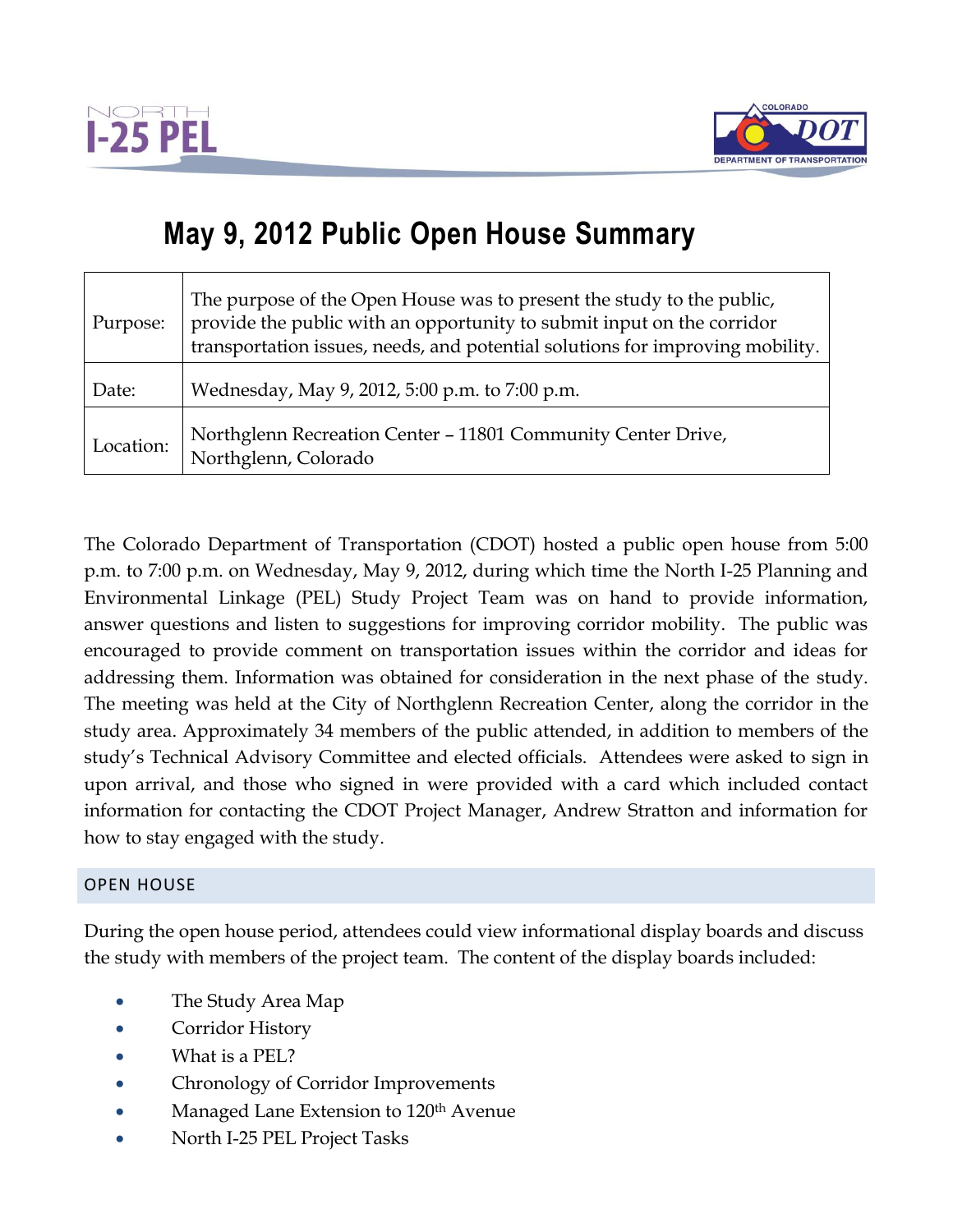- Existing and Future Peak Hour Volumes/Duration of Peak Period Congestion
- Safety Performance
- Transit
- Corridor Travel Characteristics
- Environmental Considerations
- Purpose and Need Statement
- Draft Project Purpose and Need
- Tell Us What You Think?

Other project materials that were displayed for discussion purposes included:

- The North I-25 Environmental Impact Statement (EIS) Preferred Alternative and Phase 1 graphics
- The North I-25 EIS Volume 1
- The North I-25 EIS Record of Decision
- N. I-25 Issues Map

During the open house period, project staff had informal conversations and answered questions. Members of the public were encouraged to provide written comments at comment stations that were set up in the room. Attendees had the option of providing comment on forms or directly through the study's web page which was on display on laptop computers.

## PUBLIC COMMENTS RECEIVED

The following comments were submitted in writing during the open house or received through the project's web page. They are presented as written and have not been edited.

|    | Comment                                                                                   |
|----|-------------------------------------------------------------------------------------------|
| 1. | As far as being a resident in the north metro Denver area (Northglenn), I've seen traffic |
|    | increase dramatically in the last decade on I-25 from US36 to highway 7 in Broomfield.    |
|    | Suggestions for relieving traffic on I-25, would be to widening the freeway from 3        |
|    | lanes north and south bound to 5 lanes, similar to I-25 in Centennial and Englewood       |
|    | areas. Four lanes should be general purpose lanes, and the fifth lane can be used for     |
|    | HOV. Maybe extend the express toll lanes from US36 north to highway 7 so residents        |
|    | up north can take advantage of the tolls. An optional upgrade for I-25 is to construct    |
|    | the freeway in concrete to withstand the elemental and automobile erosion. Lastly,        |
|    | with the increase of traffic in 20 years, upgrade the sound barriers from wood to         |
|    | concrete walls along I-25 from 84th Ave to 120th Ave. That should help with the traffic   |
|    | noise.                                                                                    |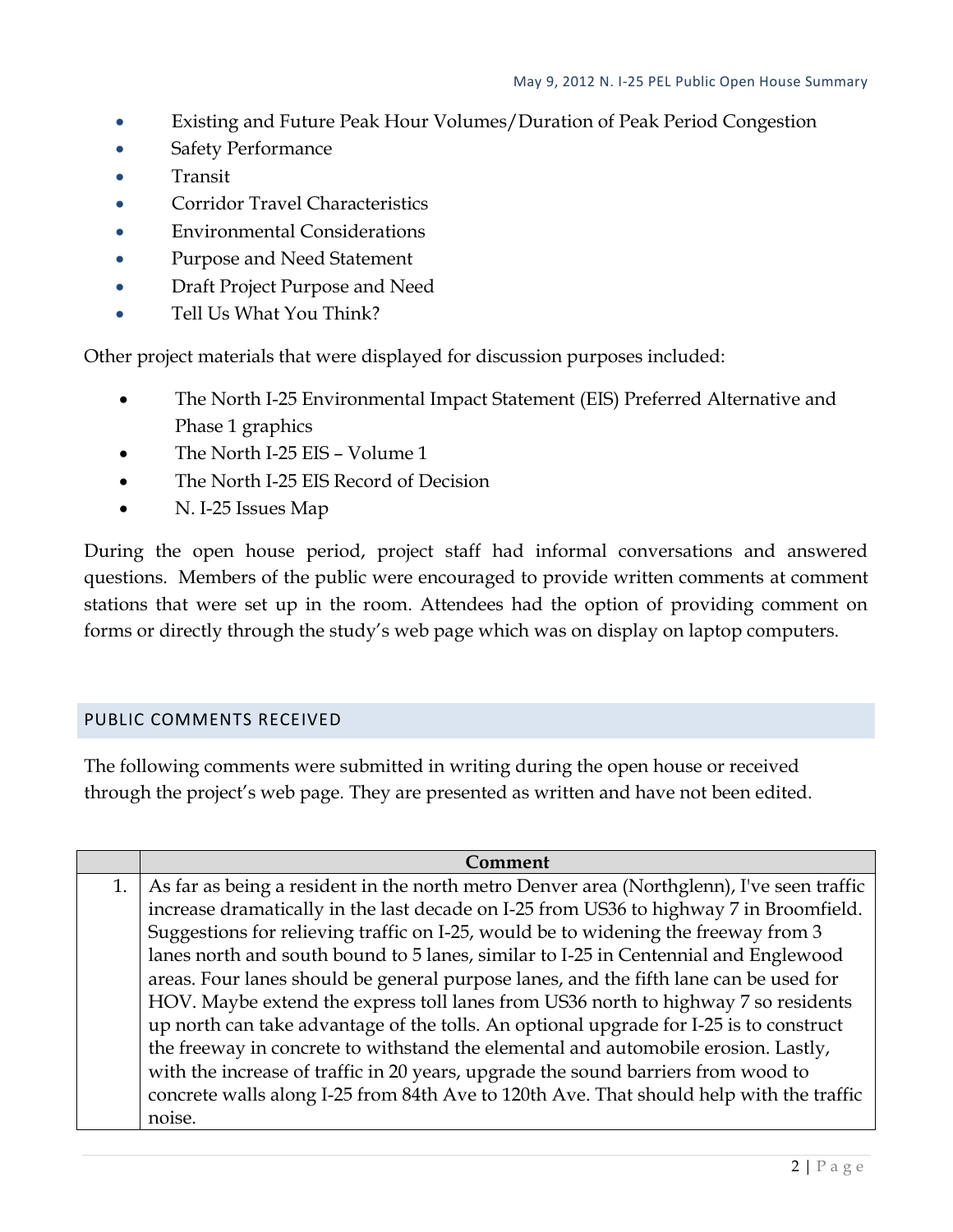2. I drive the I 25 corridor everyday so I put together some observation I have on the issues:

Slowdown issues Northbound at US 36:

1. Buses heading Northbound on HOV merge from the left and need to get across all lanes of traffic to exit south of 88th bridge

2. Vehicles heading Northbound on HOV merge from the left

3. Vehicles heading Northbound from I76 merge south of 84th

4. Vehicles heading Northbound from I270 merge south of 84th

5. Vehicles heading Northbound from US 36 merge south of 84th

These Merges create a bottleneck and slow traffic sometimes to a stop.

Slowdown issues Southbound at US 36

1. Buses heading Southbound from 88th bus stop or from further north must merge to the left lane to enter HOV lanes

2. Vehicles heading Southbound that need to exit to I270 must use left lane

3. Vehicles heading Southbound that need to exit on to the HOV lanes must use the left lanes

These Merges create a bottleneck and slow traffic sometimes to a stop

Solutions:

1. Consideration should be given to eliminating the HOV lane entrance onto I25 since the usage is so limited, but if not I have provide some suggestions for HOV traffic 2. Extend HOV lanes to 84th bridge and have an exit like HOV Northbound at 70th Ave in the middle of the bridge and a bypass further north to just before the tunnel in

item 2 below.

3. Just north of the 84th street HOV exit create a tunnel that forks to the southbound and northbound bus stop areas; these tunnels will carry all HOV traffic. The Northbound tunnel will enter the northbound bus stop and at that point the other HOV vehicles will merge onto Northbound I25; the southbound tunnel will allow for

buses and HOV traffic to enter the HOV lanes at the southbound bus stop exit.

4. Since the 84th street HOV Exit/Entrance allows traffic to enter the HOV lanes going Southbound the HOV entrance at US 36 could be closed.

5. Merge all of the I270, I76, and US 36 traffic prior to the merge point at I25 south of 84th exit

6. Widen all lanes both southbound and northbound to 5 lanes from US 36 to Hwy7; this should be concrete road surface.

7. Replace the 88th street bridge to accommodate 5 lanes in each direction

8. Replace the 160th street bridge to accommodate 5 lanes in each direction

9. Limit large trucks and buses to the far three right lanes

10. At 120th move bus exit tunnel to the right side of the northbound lanes just north

of 112th street overpass in conjunction with the 120th street exit.

11. Set HOV price to \$2.00 all day for individuals; this will encourage usage

12. Project should include sound barriers like those along the Southern T-Rex project in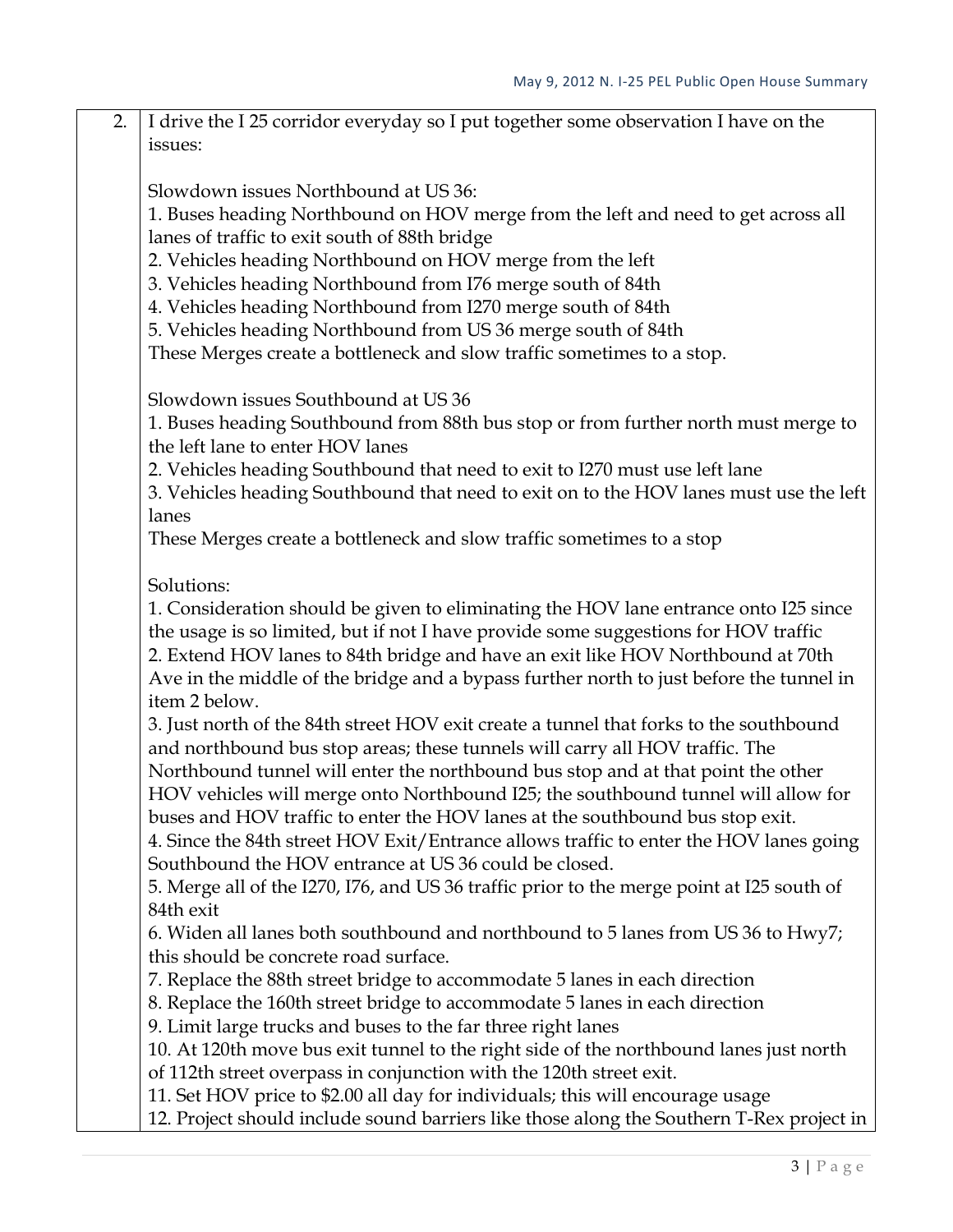|    | south Denver                                                                                                                                                                  |
|----|-------------------------------------------------------------------------------------------------------------------------------------------------------------------------------|
|    | 13. Project should include light rail from Union Station to Hwy7; two sets of tracks<br>adjacent the HOV lanes and down either the center or on one side of I25. There should |
|    | be loading platforms at each 88th (Existing PnR), 104th, 120th (Existing PnR), 136th,                                                                                         |
|    | 144th, and Hwy7. This portion of the project should eliminate the Fast Track run to                                                                                           |
|    | 160th a re-direct the funds for light rail along the entire I 25 corridor from Hwy 7 to                                                                                       |
|    | Union Station. The light rail portion of the project should also provide for                                                                                                  |
|    | improvements to current PnR locations (88th (Consolidation of both PnRs within one                                                                                            |
|    | structure), 120th (building a structure to support future needs) and construction of                                                                                          |
|    | additional PnR platforms and parking structures for the light rails system.                                                                                                   |
|    | 14. Project should include traffic metering lights at all entrances to I25.                                                                                                   |
|    | 15. All exit/entrance ramps should be move to support the 5 lanes in each direction;                                                                                          |
|    | continuous lane or longer ramps for acceleration/deceleration.                                                                                                                |
|    | 16. Pedestrian bridge north of 104th street should be used as part of the light rail                                                                                          |
|    | phase.                                                                                                                                                                        |
|    | 17. Consideration for drainage must be included in the project along the entire corridor                                                                                      |
|    | 18. Consideration for bike and walking paths should be included in the project                                                                                                |
| 3. | I live just west of I-25 between 97th and 99th Avenues. The traffic noise coming from I-                                                                                      |
|    | 25 is unbearable as it is, and more traffic will mean yet more noise.                                                                                                         |
|    |                                                                                                                                                                               |
|    | I-25 does not have sound barriers in my neighborhood; they stop at the reservoir                                                                                              |
|    | between Melody Dr. and I-25. Because I live on a hill, I get not only the sound from I-<br>25, I get sound reflected back from homes higher up the hill as well.              |
|    |                                                                                                                                                                               |
|    | Because of this noise, I can't stand being outside in my yard.                                                                                                                |
|    |                                                                                                                                                                               |
|    | Is there something we can do about this situation? I've lived here since 1975, when I                                                                                         |
|    | was 12 years old, and I really don't want to move. However, I would also really like to                                                                                       |
|    | enjoy being outdoors in my yard.                                                                                                                                              |
| 4. | I attended the open house at the Northglenn Rec Center on 5/9/2012. I was happy to                                                                                            |
|    | give some of my ideas to Lyle (I believe that was the gentleman's name). After I left I                                                                                       |
|    | actually thought of something that you might look into in regards to individuals                                                                                              |
|    | hesitance to pay a small toll if there was an express lane for this particular project. The                                                                                   |
|    | average car will be more efficient when running 50 - 60 MPH. In the current stop and                                                                                          |
|    | go traffic on I-25 I would imagine that people get lower fuel economy and therefore                                                                                           |
|    | spend more in gas. A study needs to be done to determine the difference of fuel<br>economy in congested traffic vs. a higher continuous speed.                                |
| 5. | Wish it was more focused on public transportation. Commuter rail already planned to                                                                                           |
|    | the east of this corridor misses RTD park and rides and the major shopping areas. It                                                                                          |
|    | was made as an afterthought. With oil becoming harder to find, global climate change                                                                                          |
|    | etc I think it is a waste to focus on cars and more lanes. Time to get people out of their                                                                                    |
|    | cars.                                                                                                                                                                         |
| 6. | Sitting here at the open house, I was quite surprised to hear that essentially, the only                                                                                      |
|    | plan to relieve congestion on I-25 for the next 20+ years is the extension of the HOV                                                                                         |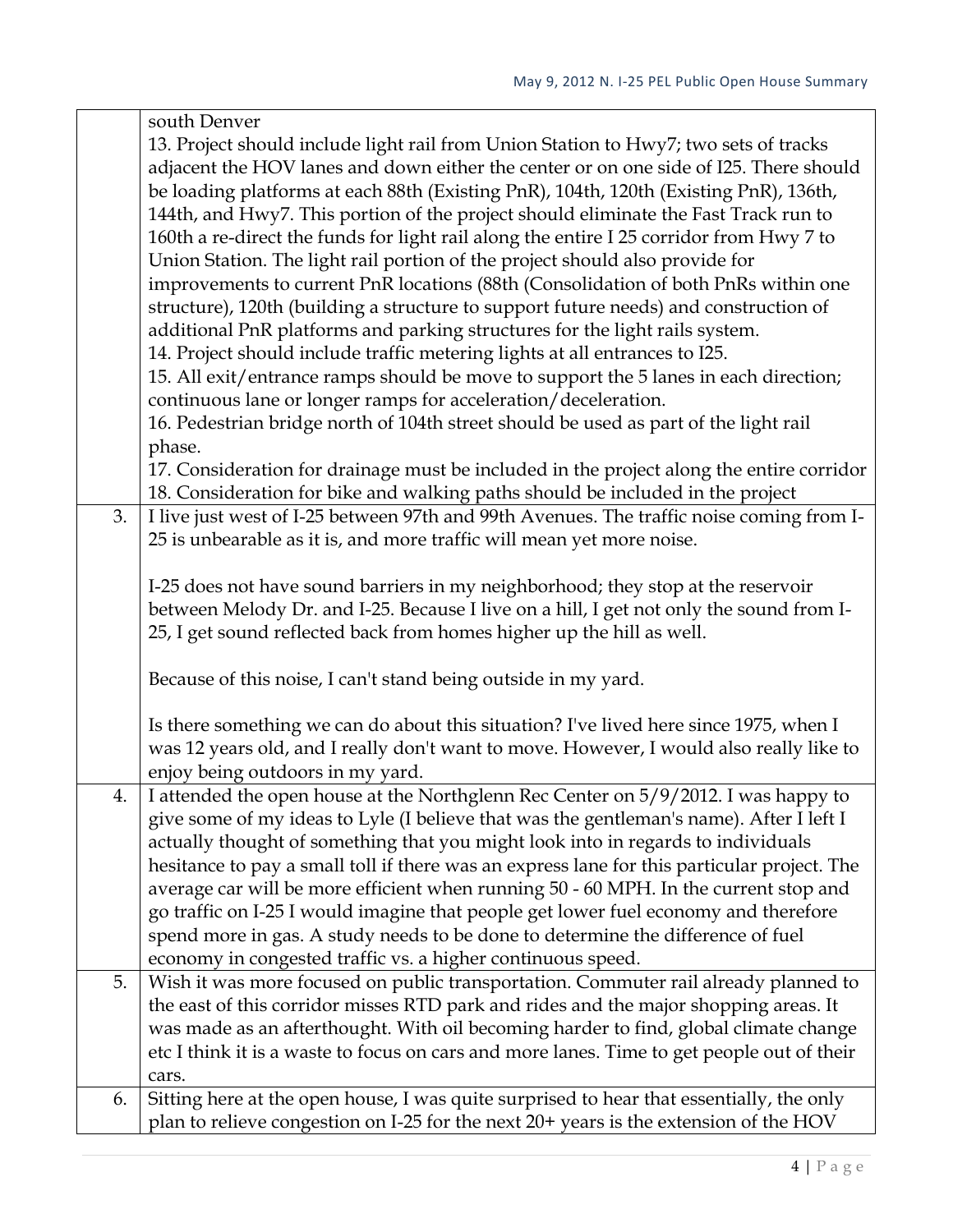|     | lane from its current terminus to 120th.                                                   |
|-----|--------------------------------------------------------------------------------------------|
|     | What is needed, in addition to that, is really pretty straightforward. The park & ride     |
|     | lots need to be expanded. And in addition to the HOV lane, at least one additional lane    |
|     | needs to be built throughout the entire corridor (yes, all the way to SH7).                |
|     |                                                                                            |
|     | South Denver got T-Rex, and their additional lanes and complete re-build. And now,         |
|     | the north side is going to get stuck with very limited improvements. It's really not fair  |
|     | or equitable to the taxpayers on this side of the metro area. We deserve our own T-Rex     |
|     | and our own additional lanes. Nothing less.                                                |
| 7.  | Hopefully this will produce a more positive and current solution. Lightrail is proving     |
|     | to be a great disappointment for the North Metro Area!                                     |
| 8.  | I am glad that there will be resurfacing (paving) for smoother rides. The                  |
|     | environmental (pollution and noise) is of high concern since living in a quiet suburb      |
|     | community is a high remaining priority on many residents minds; my hope is that            |
|     | they will streamline this as much as possible. Safety with more additions is a high        |
|     | concern as well.                                                                           |
| 9.  | Northglenn wants more masonry sound barriers!! ASAP                                        |
| 10. | Need to look at continuous lane between on-off ramps (like now in place in T-REX &         |
|     | US 36 between Pecos and Federal). One extra lane needed from US 36/I-270/I-76              |
|     | interchange north to 92nd. Center lane ramp to 88th Ave. Park & Ride.                      |
|     | 11. Thank you for all your work. We have been frustrated with the traffic congestion and   |
|     | dangerous conditions that exist on I-25 N now. We do certainly envy the Southern           |
|     | quadrant that has been rebuilt (T-REX). We know you will do a wonderful job and am         |
|     | looking forward to your work. Our main comment is: Please hurry. Contact us is you         |
|     | need any community support @ sbd536@hotmail.com                                            |
| 12. | The meeting (information) was welcomed! The boards and data was presented very             |
|     | nicely and the people available for questions were helpful and eager to help. As a         |
|     | traveler on I-25 about two times a week from 136th to downtown Denver, we are              |
|     | frustrated at every exchange. The right lane comes to a complete stop as the merging       |
|     | lane (with green lights too often!) speeds to the end of the merging lane and demands      |
|     | (bullies) their way into, instead of coming up to speed and slipping in - as we were       |
|     | taught in drivers' ed! The right lane is at a complete stop so all the incoming traffic    |
|     | gets in or at least "demands" every other place. During this transition time, could        |
|     | someone please look into the speed of green/red light changes that allow merging           |
|     | traffic to enter I-25.                                                                     |
| 13. | I drive from Longmont to South Denver on I-25 every day. On the drive in, the traffic      |
|     | inevitably bogs down from around 104th to 120th and stays stop and go until between        |
|     | 84th Avenue and the I-270 left lane exit. In that area people merge onto the highway       |
|     | from the right, then either because they think the left lane is going to go faster or      |
|     | because of the I-270 left lane exit, many move over to the left, causing congestion in all |
|     | lanes. Ironically, I've learned over time to stay to the RIGHT because that lane usually   |
|     | has people getting off, highway access is controlled at two exits by stop lights and a     |
|     | significant portion of people getting on I-25 quickly LEAVE the right hand lane to         |
|     |                                                                                            |